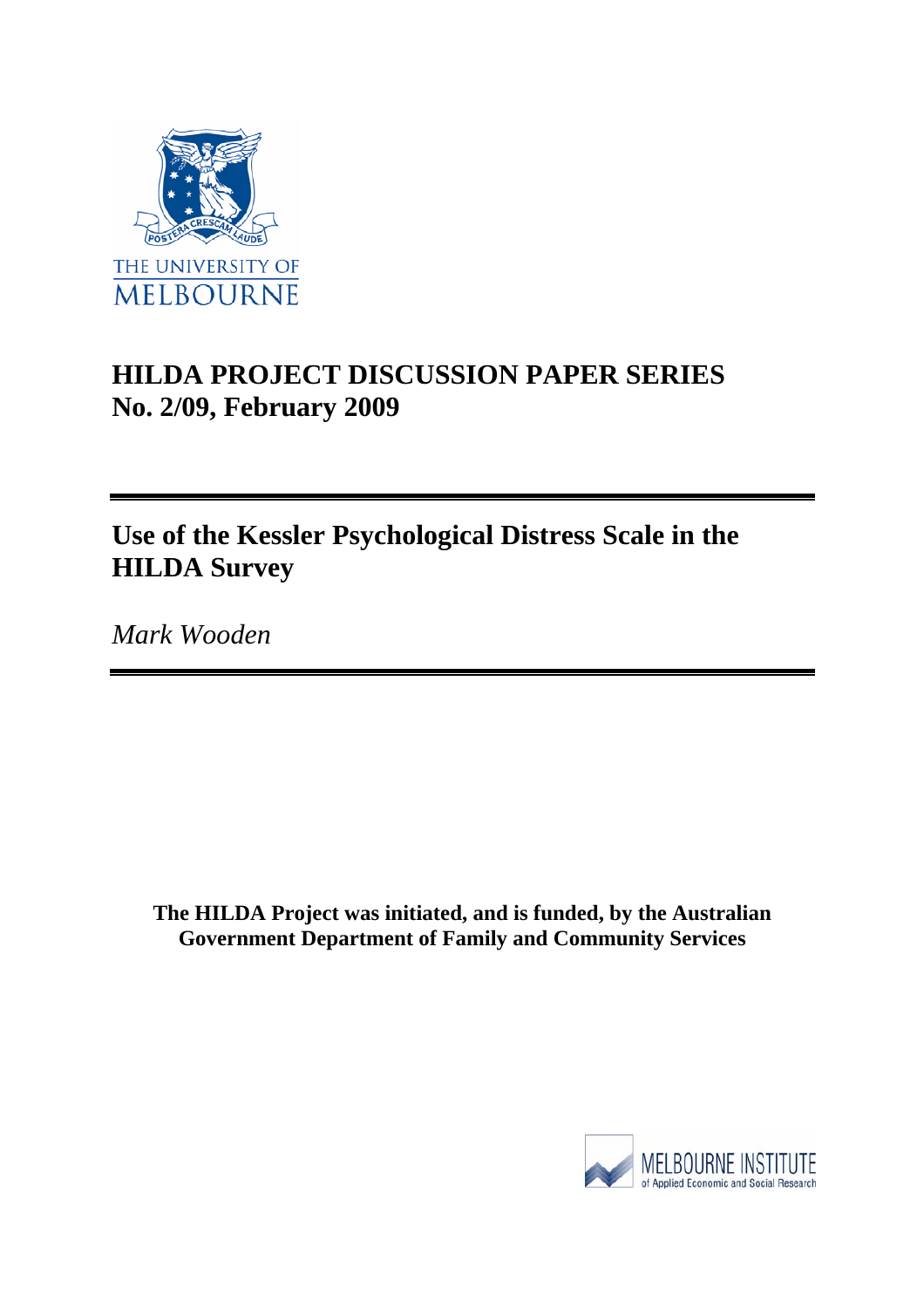## **Acknowledgements**

The author thanks Markus Hahn and Simon Freidin for assistance with preparation of data used in this paper.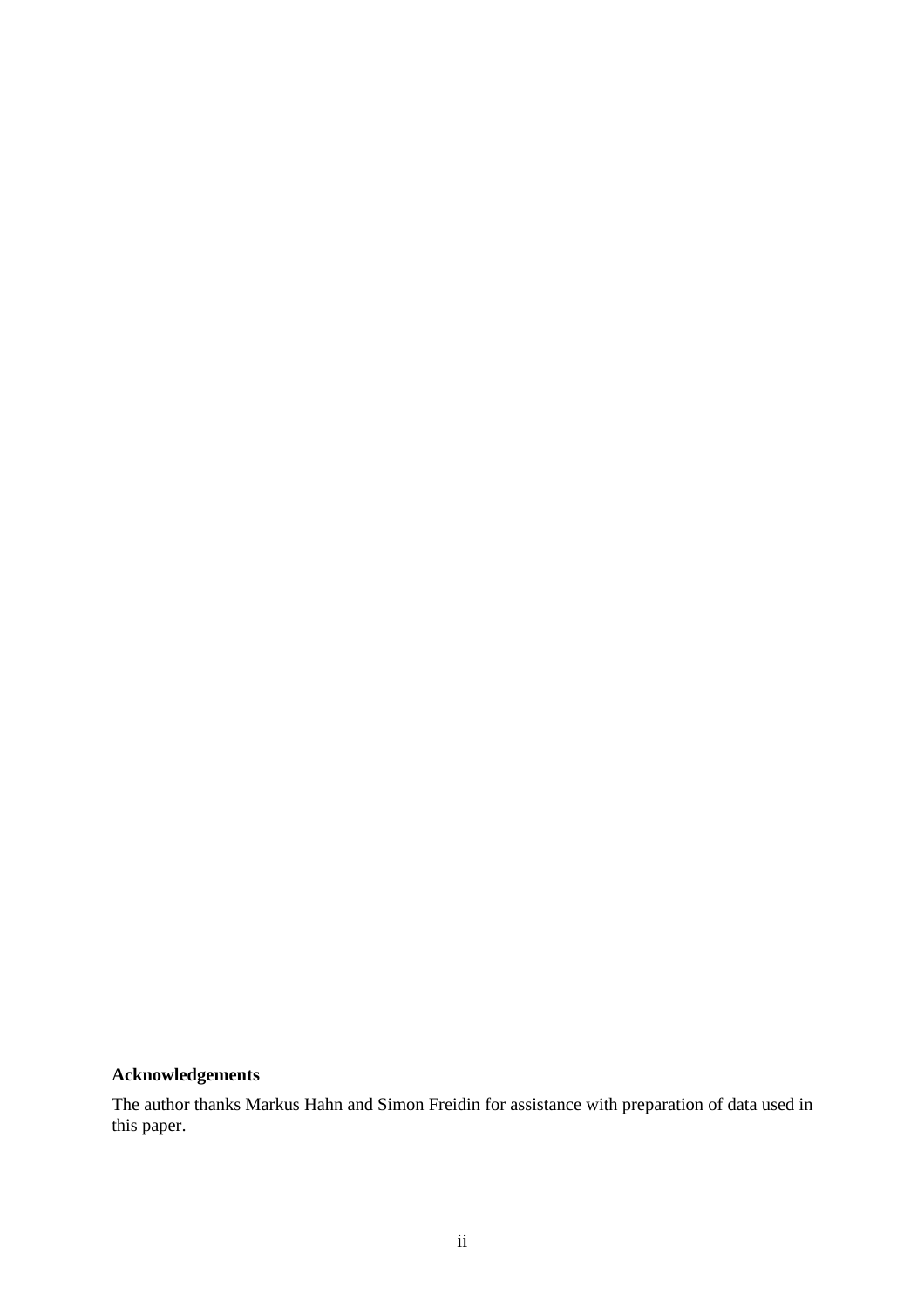## **Introduction**

Like other major household panel surveys, the content of the HILDA Survey is dominated by economic and demographic data. Nevertheless, the HILDA Survey also includes a range of subjective measures of health. In particular, the Short Form 36 (or SF-36) health questionnaire has been administered in every wave as part of the self-completion questionnaire (SCQ). Described in more detail in Ware et al. (2000), the SF-36 comprises 36 items which can then be combined to produce eight sub-scales measuring different health concepts. The properties of the SF-36 data collected during wave 1 of the HILDA Survey have been analysed by Butterworth and Crosier (2004). They concluded that the "eight scales were … psychometrically sound, with good internal consistency, discriminant validity and high reliability".

Inclusion of the SF-36 in the HILDA Survey was justified in part by its widespread use internationally, and in part by the inclusion of the instrument, as a self-administered supplement, in the 1995 National Health Survey (NHS) conducted by the Australian Bureau of Statistics (ABS). In subsequent rounds of the NHS, however, the SF-36 was not included, possibly because of the burden, both on respondents and on interviewers, associated with administering a separate questionnaire comprising 36 different items. In its place, the 2001 NHS included the 10-item measure of non-specific psychological distress created by Ron Kessler and Dan Mroczek from the Harvard Medical School for use in the redesigned United States National Health Interview Survey (see Kessler et al. 2002, 2003). The measure was retained in the 2004-05 round of the NHS. It has also been included in the 1997 and 2007 National Surveys of Mental Health and Wellbeing (NSMHWB), also conducted by the ABS, but this time alongside much more extensive measures of mental disorders and symptoms collected using the World Health Organizations's Composite International Diagnostic Interview (CIDI).

The NHS, of course, is a large survey dedicated to the measurement of individual health and health behaviours. As a result, its need for subjective measures of physical health is not great (unlike the HILDA Survey which does not have the capacity to collect extensive data on health every year). However, the assessment of the ABS was that the measurement of mental health within the NHS was difficult – measures based on medical diagnosis were certainly not possible. The ABS thus sought a short subjective measure of symptoms of psychological distress, with the 10-item version of the measure developed by Kessler and colleagues (or K10) deemed the most appropriate.

Many stakeholders have thus argued that the value of the HILDA Survey data, especially to public health researchers and policy-makers, would be greatly enhanced by the inclusion of the K10. On the other hand, the items that comprise the K10 appear to overlap closely with the items that comprise the 5-item mental health sub-scale within the SF-36, suggesting that there may be some redundancy from its inclusion alongside the SF-36. Despite this, the K10 was added to the SCQ in wave 7, with the expectation that it would be repeated at regular intervals, perhaps every two years. It is scheduled to be included in the wave 9 instrument.

This short paper briefly describes the K10 and the measures derived from it and included in the HILDA Survey data release 7.0, makes some brief comparisons with the mental health sub-scale of the SF36, and reports how population estimates from the HILDA Survey compare with those from ABS sources (namely, the NHS and the NSMHWB).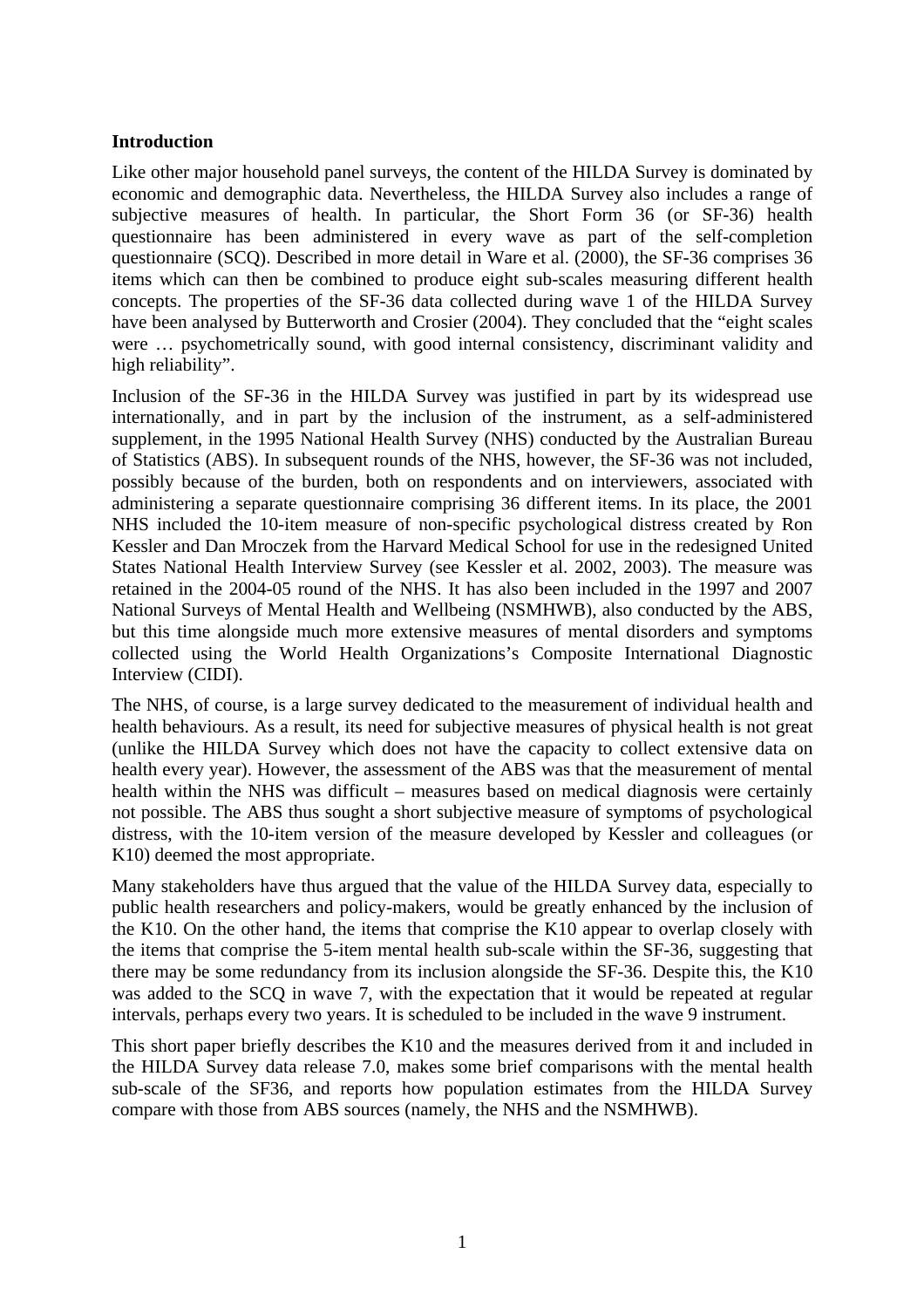## **The Construction, Administration and Scoring of the K10**

#### *Item Development*

As summarised in ABS (2003), the K10 was originally designed for inclusion in the US National Health Interview Survey (NHIS) and "consists of 10 questions about non-specific psychological distress and seeks to measure the level of current and depressive symptoms a person may have experienced in the four weeks prior to interview". Its key strength, however, is that it was designed to have optimal sensitivity at the upper end of the population distribution with respect to psychological distress, and thus has been shown to be extremely effective at screening for serious mental disorders (Kessler et al. 2003, Furukawara et al. 2003). It has subsequently been included in the US National Comorbidity Survey Replication as well as in all the national surveys that comprise the World Health Organization's World Mental Health Initiative, represented in Australia by the National Survey of Mental Health and Wellbeing,

The process by which the 10 items were selected is described at length in Kessler et al. (2002), but in brief, the K10 items were developed from an initial pool of 612 questions that was gradually pared back to a list of 45 items, which were then included in a series of pilot surveys undertaken by mail and by telephone. Results from these surveys were then analysed using item response theory, with the scales validated in a subsequent two-stage survey, with the second stage involving in-person interviews.

The final list of items is shown in Table 1.

|             | The following questions are about your feelings in the past 4 weeks.<br>In the last four weeks, about how often did you feel<br>(Cross one box on each line.) |                       |                        |                        |                               |                               |
|-------------|---------------------------------------------------------------------------------------------------------------------------------------------------------------|-----------------------|------------------------|------------------------|-------------------------------|-------------------------------|
|             |                                                                                                                                                               | All of<br>the<br>time | Most<br>of the<br>time | Some<br>of the<br>time | A<br>little<br>of the<br>time | <b>None</b><br>of the<br>time |
| a           | tired out for no good reasons?                                                                                                                                |                       |                        |                        |                               |                               |
| $\mathbf b$ | nervous?                                                                                                                                                      |                       |                        |                        |                               |                               |
| c           | so nervous that nothing could calm you down?                                                                                                                  |                       |                        |                        |                               |                               |
| d           | hopeless?                                                                                                                                                     |                       |                        |                        |                               |                               |
| e           | restless or fidgety?                                                                                                                                          |                       |                        |                        |                               |                               |
| f           | so restless that you could not sit still?                                                                                                                     |                       |                        |                        |                               |                               |
| g           | depressed?                                                                                                                                                    |                       |                        |                        |                               |                               |
| h.          | that everything was an effort?                                                                                                                                |                       |                        |                        |                               |                               |
| i           | so sad that nothing could cheer you up?                                                                                                                       |                       |                        |                        |                               |                               |
|             | worthless?                                                                                                                                                    |                       |                        |                        |                               |                               |

## **Table 1: The K10, as Administered in the HILDA Survey Wave 7**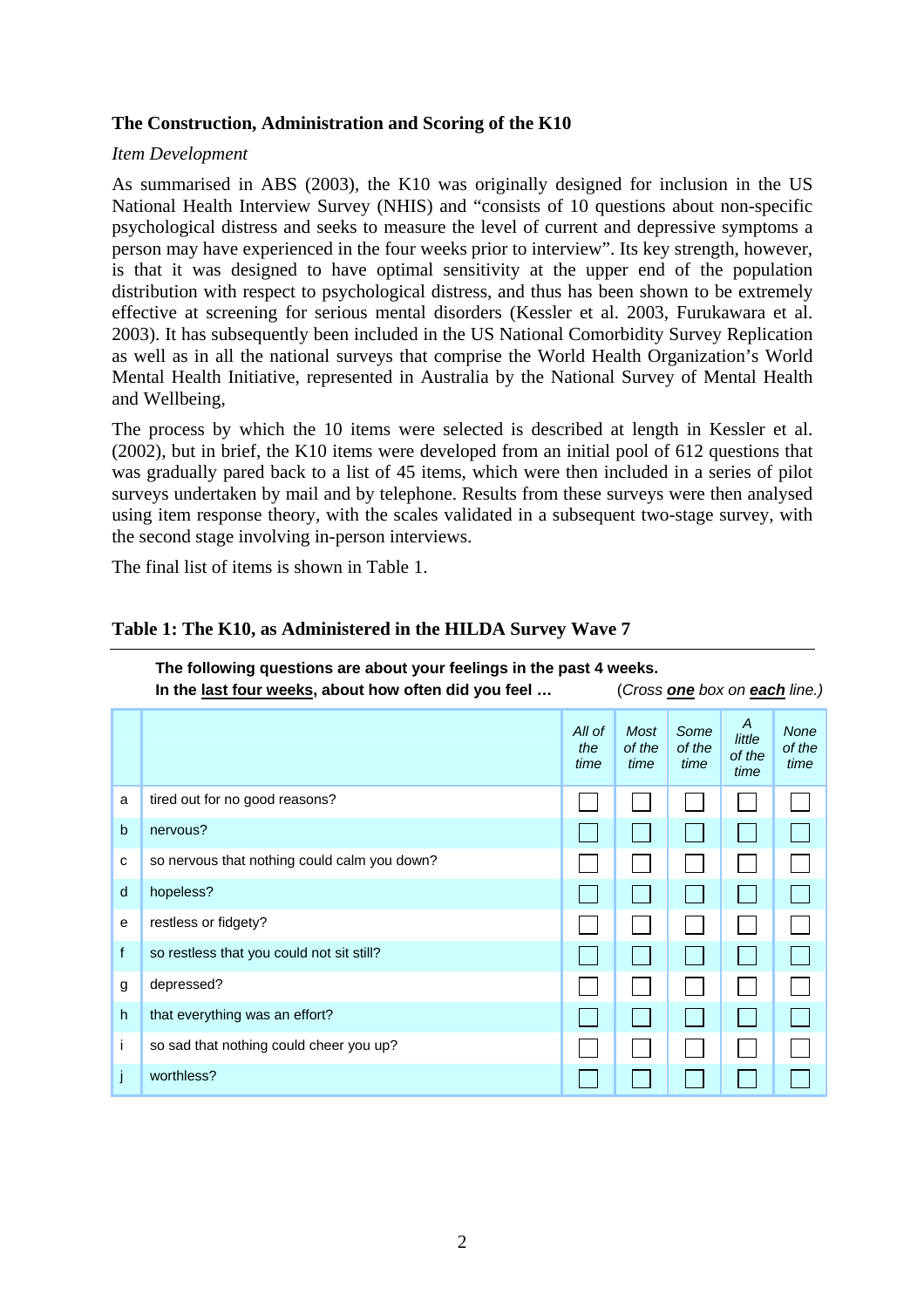#### <span id="page-4-0"></span>*Administration in the HILDA Survey*

The K10 was originally designed to be administered by personal interview, which is the approach adopted by the ABS in both of its large health surveys. For the HILDA Survey this was not an option, with no room for any new content in the personal interview content. Thus for the HILDA Survey the only available option was inclusion in the self-administered component (SCQ), and so we employed the self-administered version as recommended on the National Comorbidity Survey website at Harvard University.<sup>[1](#page-4-0)</sup> In our view, however use of the self-administered version should be seen as an advantage. Questions on psychological health are almost certainly subject to social desirability bias, with many respondents likely to be reluctant to admit to being affected by distress symptoms (such as depression and anxiety). We would expect such reluctance to be reduced when the questions are completed privately and in complete anonymity, as is more likely the case with a self-administered questionnaire, than when administered by an interviewer.

Self-administration, however, did necessitate one significant departure from the original design. In the original design, two of the items (c and f in Table 1) were not intended to be asked if the answer to the preceding question is "None of the time". This, however, is too complicated for implementation in a self-administered instrument and hence no such skipping instruction is included.

The other main difference from the original or recommended version is the time frame. In the original version, and used today in the US, the referent time frame is the "last 30 days". We, however, follow the ABS and employ a reference period of the "last four weeks".

#### *Scoring*

 $\overline{a}$ 

While the analysis of Kessler et al. (2002) suggests that the different items within the K10 should be weighted differently to reflect the fact that the discriminating ability of each item within that part of the distribution where it has most information value differs, most researchers have ignored this and treat the data as if all items are equally sensitive. The reason for this is pragmatic – it means that an overall score can be derived by simply summing scores on the 10 items.<sup>[2](#page-4-0)</sup>

Following Andrew and Slade (2001) and the ABS (2003) we thus derived a unique K10 score by scoring responses on each of the ten items using a simple linear scale running from 5 to 1, and summing across all items. The overall score thus ranges from 10 to  $50<sup>3</sup>$  $50<sup>3</sup>$  $50<sup>3</sup>$ 

As noted above, an important difference between the self-administered and intervieweradministered version is that in the latter, two of the items (c and f in Table 1) are not asked if the answer to the preceding question is "None of the time". To ensure both internal consistency in the data and to maintain comparability with other data sources administering the K10, scores to items c and f have all been set to the value 1 if the answer to the preceding question was "None of the time".

Like all questions in the SCQ, there is some item non-response. For each item in the K10 this averages around 1.5%, which compares more than favourably with other SCQ items. Nevertheless, when constructing a score across all 10 items we lose 3.3% of cases due to nonresponse on at least one item. To minimise the effect of missing data we have thus applied a

<sup>&</sup>lt;sup>1</sup> Go to: http://www.hcp.med.harvard.edu/ncs/k6\_scales.php.

 $2^2$  The NCS website refers to more complicated calibration rules being made available at some point in the future, but at the time of writing these had still to be posted.

 $3$  This differs from the scoring used in the US, where items are scored on a 0 to 4 scale and so range from 0 to 40.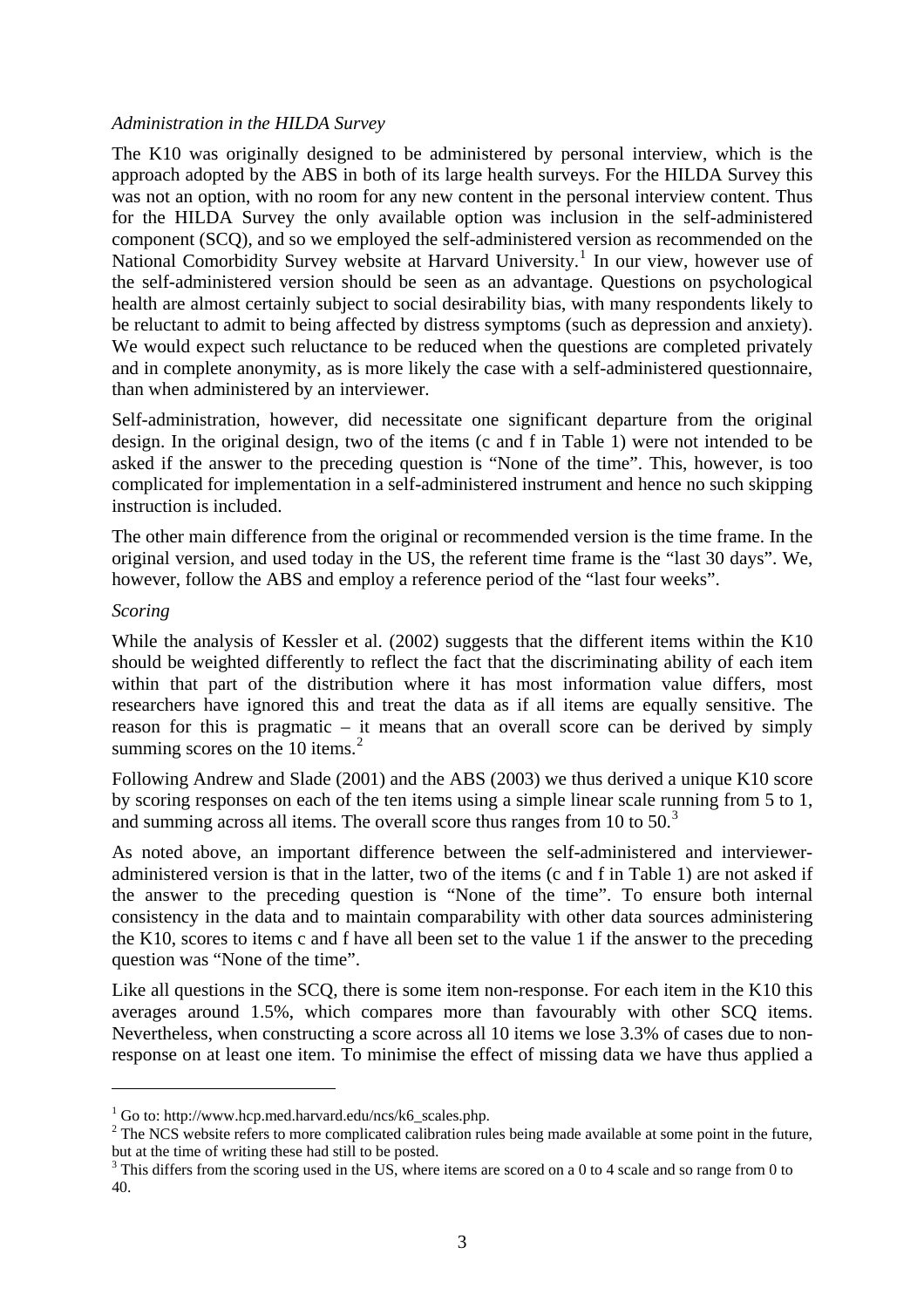rule that computes a K10 score for any observation that provides valid responses to at least five of the eight items – a, b, d, e, g, h, i and j. In these cases, the mean value of the valid responses is taken and then multiplied by 10. This rule (together with the rule concerning the treatment of responses to items c and f) had the effect of reducing the incidence of missing data on the K10 score from 3.3% to 1.4%.

Finally, in a relatively small proportion of cases multiple answers were given to the same item. In these cases we applied the same data cleaning rule that is applied throughout the SCQ (and which in turn was based on the rules applied in the SF-36). That is, if two responses were checked and these responses were adjacent, one response was randomly selected. In all other situations the response was treated as missing.

### *Distress Categories*

Following the ABS (2003), we also provide in the data set a derived categorical variable that uses the K10 scores to divide the population into four groups based on their level of psychological distress. These categories are:

| Level of psychological distress | K <sub>10</sub> score |
|---------------------------------|-----------------------|
| Low                             | $10 - 15$             |
| Moderate                        | $16-21$               |
| High                            | 22-29                 |
| Very high                       | $30 - 50$             |

#### **Comparisons with the MH5**

As noted above, the HILDA Survey regularly includes another self-reported measure of mental health – the mental health sub-scale (MH5) within the SF-36. The items that make up the MH5, like the K10, relate to the frequency of feelings experienced in the past 4 weeks, and are as follows:

- (i) Have you been a nervous person?
- (ii) Have you felt so down in the dumps nothing could cheer you up?
- (iii) Have you felt calm and peaceful?
- (iv) Have you felt down?
- (v) Have you been a happy person?

With the exception of item v, these items are not dissimilar to the sorts of items included in the K10. Indeed at least three of the items in the MH5 (i, ii and iv) have close analogs within the K10 (b, i, and g). We thus would expect, and find, a very strong correlation (Pearson  $r =$ -.80) between the K10 score and the score on the MH5 (bearing in mind that poor mental health is indicated by a high score on the K10 but a low score on the MH5). In part, this large correlation is driven by the many respondents reporting few symptoms of psychological distress. Once we focus on that part of the distribution for which the K10 was really designed – those experiencing serious mental illness – the magnitude of the correlation declines. Thus for the 10.8% of the sample with a K10 score in excess of 23 the correlation is only -.49, and for the 5.2% of the sample with a K10 score in excess of 28 the correlation is just -.39. While still sizeable, these much smaller correlations suggest that the K10 and MH5 are tapping into slightly different concepts, at least among those reporting the most frequent symptoms of psychological distress.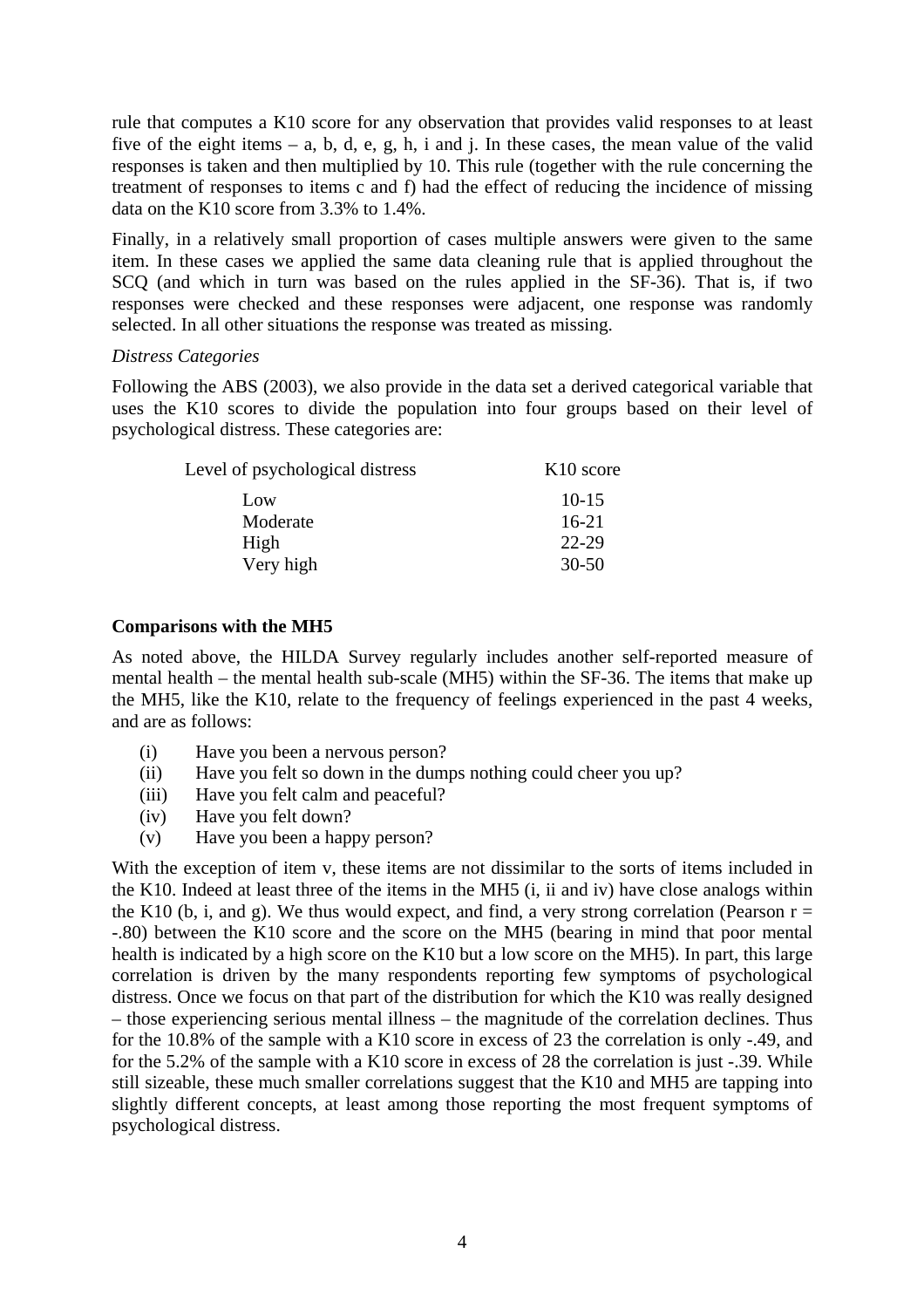The two measures also have quite different distributions. As reported in Table 2, the distribution of the K10 scores is more skewed and exhibits more kurtosis (the distribution is more peaked) than the MH5.

| Measure         | Min              | Max | Mean            | <i><b>Skewness</b></i> | Kurtosis       |
|-----------------|------------------|-----|-----------------|------------------------|----------------|
| K <sub>10</sub> | 10               | 50  | 15.66<br>(0.06) | 1.82<br>(0.02)         | 3.91<br>(0.05) |
| MH <sub>5</sub> | $\boldsymbol{0}$ | 100 | 74.46<br>(0.16) | $-1.02$<br>(0.02)      | 1.01<br>(0.05) |

**Table 2: Descriptive Statistics, K10 and MH5 (HILDA Survey Wave 7)** 

Note: Standard errors in brackets.

#### **Comparisons with ABS Surveys**

Data users may also be interested in knowing the extent to which scores on the K10 from the HILDA Survey compare with those obtained in other large national population surveys in Australia. In Table 3, therefore, we report the distribution of scores from wave 7 of the HILDA Survey (conducted mostly from August 2007 to December 2007) and from the 1997 and 2007 NSMHWB and the 2001 and 2004-05 NHS. For comparison purposes we restrict the population to persons aged 18 years or older. The only exception to this is the 2007 NSMHWB, where the reference population was persons aged 16 to 85 years. Analysis of the HILDA data suggests that this will group will be associated with a slightly higher mean K10 score than the population of persons aged 18 years or older. The difference, however, is relatively small.

As should be immediately obvious, the HILDA Survey suggests a greater risk of depression and anxiety disorder in the Australian population than is suggested by the ABS. According to the HILDA data, over 15% per cent of the Australian population is at considerable risk (high or very high) of psychological distress, with 4.4% at very high risk. The comparable figures from the most recent NHS, conducted in 2004-05, are 13% and 3.8%, respectively. Much further behind is the 2007 NSMHWB, where the comparable proportions are just 9.5% and 2.6%.

In trying to explain differences between the NHS and NSMWB estimates, the ABS (2003) speculated that one reason may have been changes in the incidence of reported symptoms over time. The results in Table 2 suggest this explanation can account for, at most, a very small fraction of the difference. While it is true that both the NHS and the NSMHWB indicate some increase over time in K10 scores, this modest increase cannot explain the marked differences between these two sources. The ABS also speculated that differences in question placement within the different instruments might be to explain. While plausible, we think the most likely explanation is one the ABS did not canvass – the NSMHWB is largely a voluntary survey and thus associated with much lower response rates than the NHS (around 60% in the NSMWHB compared with rates in the order of 90% for the NHS). It seems to us highly likely that non-response will be correlated with mental illness and psychological distress.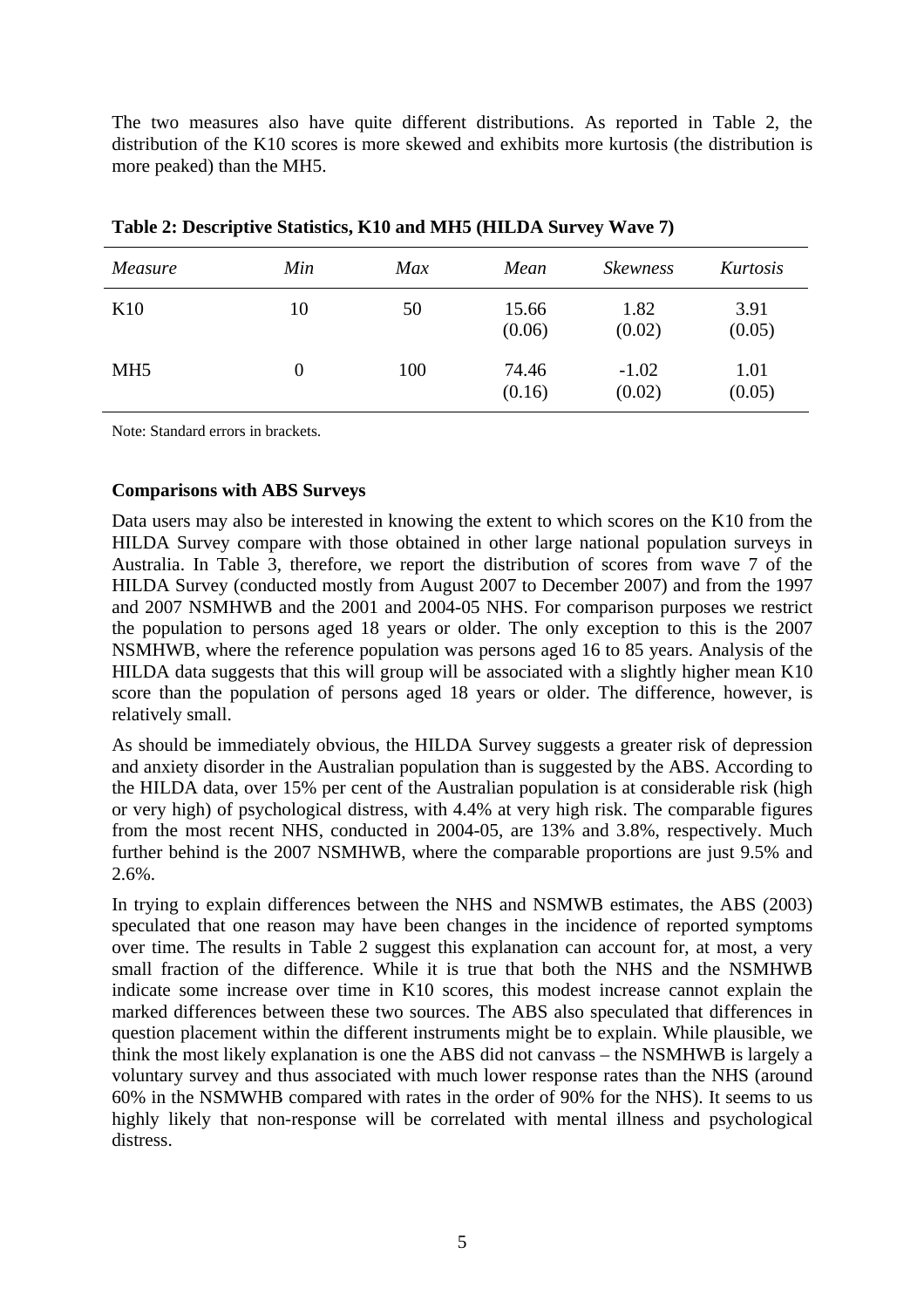| Survey / Level of psychological<br>distress | <b>Males</b> | Females | Persons |  |
|---------------------------------------------|--------------|---------|---------|--|
| 1997 NSMHWB                                 |              |         |         |  |
| Low                                         | 76.2         | 71.8    | 73.8    |  |
| Moderate                                    | 16.6         | 19.2    | 18.1    |  |
| High                                        | 5.2          | 6.6     | 6.0     |  |
| Very high                                   | 2.0          | 2.4     | 2.2     |  |
| 2007 NSMHWB (aged 16-85)                    |              |         |         |  |
| Low                                         | 75.0         | 67.3    | 71.1    |  |
| Moderate                                    | 17.8         | 21.2    | 19.5    |  |
| High                                        | 5.2          | 8.5     | 6.9     |  |
| Very high                                   | 2.0          | 3.1     | 2.6     |  |
| <b>2001 NHS</b>                             |              |         |         |  |
| Low                                         | 68.9         | 59.9    | 64.4    |  |
| Moderate                                    | 21.2         | 24.7    | 23.0    |  |
| High                                        | 7.1          | 10.9    | 9.0     |  |
| Very high                                   | 2.7          | 4.4     | 3.6     |  |
| 2004-05 NHS                                 |              |         |         |  |
| Low                                         | 66.7         | 59.2    | 62.9    |  |
| Moderate                                    | 22.5         | 25.7    | 24.1    |  |
| High                                        | 7.5          | 10.8    | 9.2     |  |
| Very high                                   | 3.3          | 4.3     | 3.8     |  |
| 2007 HILDA                                  |              |         |         |  |
| Low                                         | 66.0         | 61.9    | 63.9    |  |
| Moderate                                    | 19.6         | 21.7    | 20.7    |  |
| High                                        | 10.9         | 11.0    | 11.0    |  |
| Very high                                   | 3.5          | 5.3     | 4.4     |  |

#### **Table 3: Correspondence between K10 Scores – HILDA W7 and ABS Surveys (persons aged 18 years or over, except where stated otherwise)**

*Notes:* For purposes of comparability, both persons under the age of 18 years and persons residing in nonprivate dwellings have been excluded from the HILDA Survey estimates. All estimates are population weighted.

> NHS denotes National Health Survey. NSMHWB denotes National Survey of Mental Health and Wellbeing.

*Sources*: ABS, *Information Paper: Use of the Kessler Psychological Distress Scale in ABS Health Surveys, Australia, 2001* (ABS cat. no. 44817.0.55.001). ABS: Canberra.

ABS, *2007 National Survey of Mental Health and Wellbeing: Summary of Results* (ABS cat. no. 4326.0), Table 14. ABS: Canberra.

ABS, *2004-05 National Health Survey: Summary of Results* (ABS cat. no. 4364.0), Table 9. ABS: Canberra.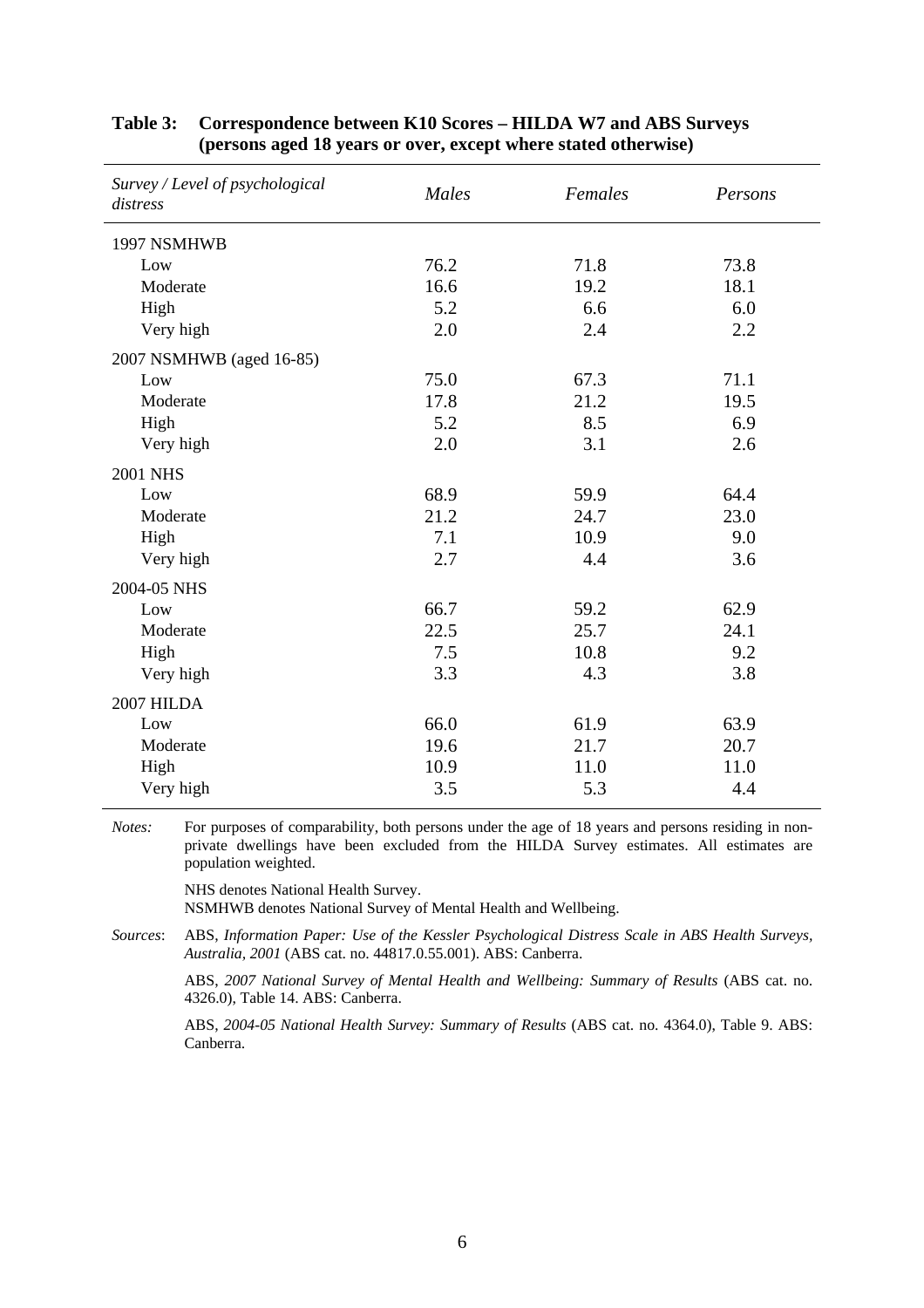<span id="page-8-0"></span>This, however, cannot help explain why, of the three sources, the HILDA Survey provides the largest K10 estimates; after all, the HILDA Survey is also a voluntary survey. Instead we suspect the primary explanation lies in the mode of data collection. As already discussed, responses to questions about symptoms of psychological distress are likely to be subject to social desirability bias. It has long been recognised that many people see depression and other mental health problems as a sign of personal weakness and so will be reluctant to admit to such problems. Such tendencies can be expected to be more pronounced when a person is required to admit to those problems in the presence of some third party, especially if that party is not a trained medical or psychology specialist. This, of course, is a key characteristic of both of the ABS Surveys – all questions are administered in person by an interviewer, and while these people may be extremely well trained in how to deliver the interview questions, they nevertheless are not specialists who can (or should) assist respondents to deal with any emotional or psychological problems they may have. In contrast, as we have emphasised repeatedly, in the HILDA Survey the instrument which contains the K10 questions is a selfadministered questionnaire. It is handed to the respondent who is then able to complete it on their own and in their own time, seal it in an envelope that is provided and then either return it to the interviewer (typically at a subsequent visit) or put in the post.

Relatedly, panel conditioning effects might also mean that respondents to the HILDA Survey are more likely to tell the truth and admit to suffering from symptoms of psychological ill health. Unlike respondents to the ABS population surveys, HILDA Survey sample members are part of a panel, the majority of whom have been participating for a number of years (up to seven) at the time the Kessler 10 data were collected. As a result they may have become more comfortable with, and less suspicious of, the survey and its administrators.

In short, while the HILDA Survey will be subject to the same sorts of non-response bias that affect the NSMHWB, responses will less subject to contamination from external influences and from respondent fears about the purposes of the survey. We thus both expect higher K10 scores in the HILDA Survey and expect these higher scores to be subject to less bias.

Further information on how the reported K10 scores differ from those reported in the 2004-05 NHS is provided in Table 4, which disaggregates the data by age group. This table reveals that while it is true that for all age groups the likelihood of reporting *high* levels of distress is greater in the HILDA Survey, the pattern is not so even when we focus on the proportion of people reporting *very high* levels. Specifically, it is only among the younger members of the population (those aged under 35 years) that the differences between the HILDA Survey estimates and the ABS estimates are pronounced.<sup>[4](#page-8-0)</sup> Indeed, for most of the older age groups the rates of very high psychological distress are less in the HILDA Survey (though not significantly so). We cannot be sure why the HILDA Survey and ABS data would differ in this way, but speculate that it is among the youngest members of the population where the tendency to under-report signs of mental illness is likely to be greatest. Thus if the HILDA Survey does better at reducing social desirability biases it could be expected that it would have a greater impact on the scores reported by young people.

 $\overline{a}$ 

<sup>&</sup>lt;sup>4</sup> The differences in the incidence of reporting very high levels of psychological among persons aged 18 to 24 and 25 to 34 are statistically significant (based on simple t-tests which assume no sample variance around the ABS estimates).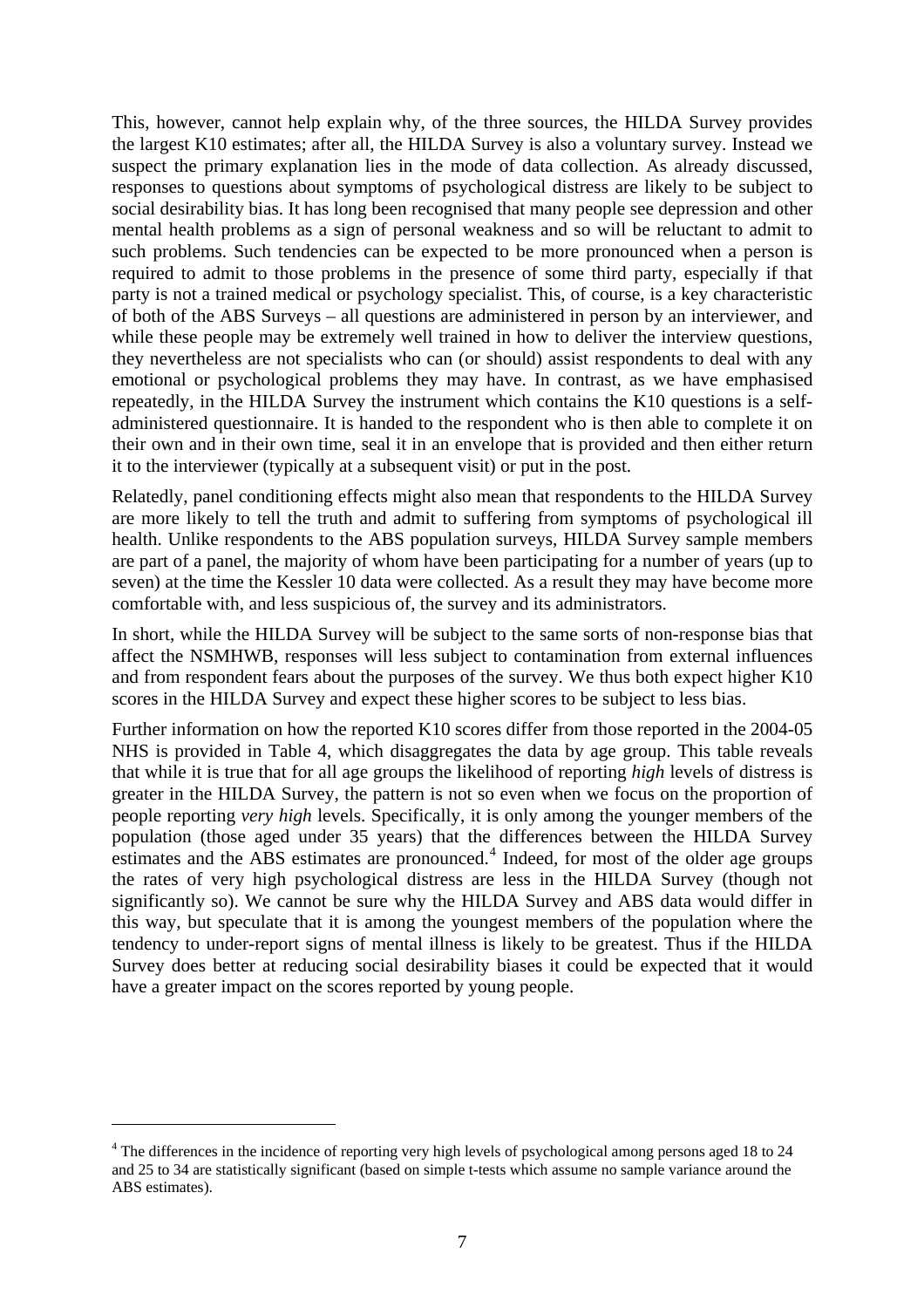| Level of psychological<br>distress | Age group |           |           |       |       |       |        |              |
|------------------------------------|-----------|-----------|-----------|-------|-------|-------|--------|--------------|
|                                    | $18-24$   | $25 - 34$ | $35 - 44$ | 45-54 | 55-64 | 65-74 | $75+$  | <b>Total</b> |
| 2004-05 NHS                        |           |           |           |       |       |       |        |              |
| Low                                | 55.0      | 59.8      | 61.0      | 63.7  | 69.8  | 70.5  | 66.5   | 62.9         |
| Moderate                           | 29.5      | 28.3      | 25.0      | 22.6  | 18.0  | 18.3  | 22.7   | 24.1         |
| High                               | 12.1      | 9.0       | 9.8       | 8.9   | 7.8   | 8.1   | 7.4    | 9.2          |
| Very high                          | 3.4       | 2.9       | 4.3       | 4.8   | 4.4   | 3.1   | 3.4    | 3.8          |
| 2007 HILDA                         |           |           |           |       |       |       |        |              |
| Low                                | 52.7      | 59.2      | 63.8      | 63.7  | 69.5  | 70.7  | 70.1   | 63.7         |
| Moderate                           | 26.5      | 24.0      | 21.1      | 20.2  | 16.7  | 17.9  | 18.5   | 20.9         |
| High                               | 14.4      | 11.6      | 11.2      | 11.0  | 9.4   | 9.1   | 8.9    | 11.0         |
| Very high                          | 6.4       | 5.3       | 3.8       | 5.2   | 4.3   | 2.3   | $2.4*$ | 4.5          |

## **Table 4: Correspondence between K10 Scores by Age Group: HILDA W7 and 2004-05 NHS (persons aged 18 years or over)**

\* Based on a sample size that may be too small to generate a reliable population estimate.

#### **Concluding Remarks**

The Kessler 10 inventory is almost certainly working as well as could be expected. Indeed, the mode of administration used in the HILDA Survey means that it is likely that it is generating more reliable estimates than that produced by interviewer-administered surveys. What is less clear is whether, given the presence of the SF36, the administration of the K10 is enhancing the ability of researchers to identify variations across HILDA Survey respondents in mental health.

## **References**

Andrews, G. and Slade, A. (2001), 'Interpreting Scores on the Kessler Psychological Distress Scale (K10)', *Australian and New Zealand Journal of Public Health* 25, 494-497.

Australian Bureau of Statistics [ABS] (2003), *Information Paper: Use of the Kessler Psychological Distress Scale in ABS Health Surveys, Australia, 2001* (ABS cat. no. 44817.0.55.001). ABS: Canberra.

Butterworth, P. and Crosier, T. (2004), 'The Validity of the SF-36 in an Australian National Household Survey: Demonstrating the Applicability of the Household Income and Labour Dynamics in Australia (HILDA) Survey to Examination of Health Inequalities', *BMC Public Health* 4 [available at: [www.biomedcentral.com/1471-2458/4/44](http://www.biomedcentral.com/1471-2458/4/44)].

Furukawa, T.A., Kessler, R.C., Slade, T. and Andrews, G. (2003), 'The Performance of the K6 and K10 Screening Scales for Psychological Distress in the Australian National Survey of Mental Health and Well-Being', *Psychological Medicine* 33, 357-362.

Kessler, R.C., Andrews, G., Colpe, L.J., Hiripi, E., Mroczek, D.K., Normand, S.-L.T., Walters, E.E. and Zaslavsky, A.M. (2002), 'Short Screening Scales to Monitor Population Prevalences and Trends in Non-specific Psychological Distress', *Psychological Medicine* 32, 959-976.